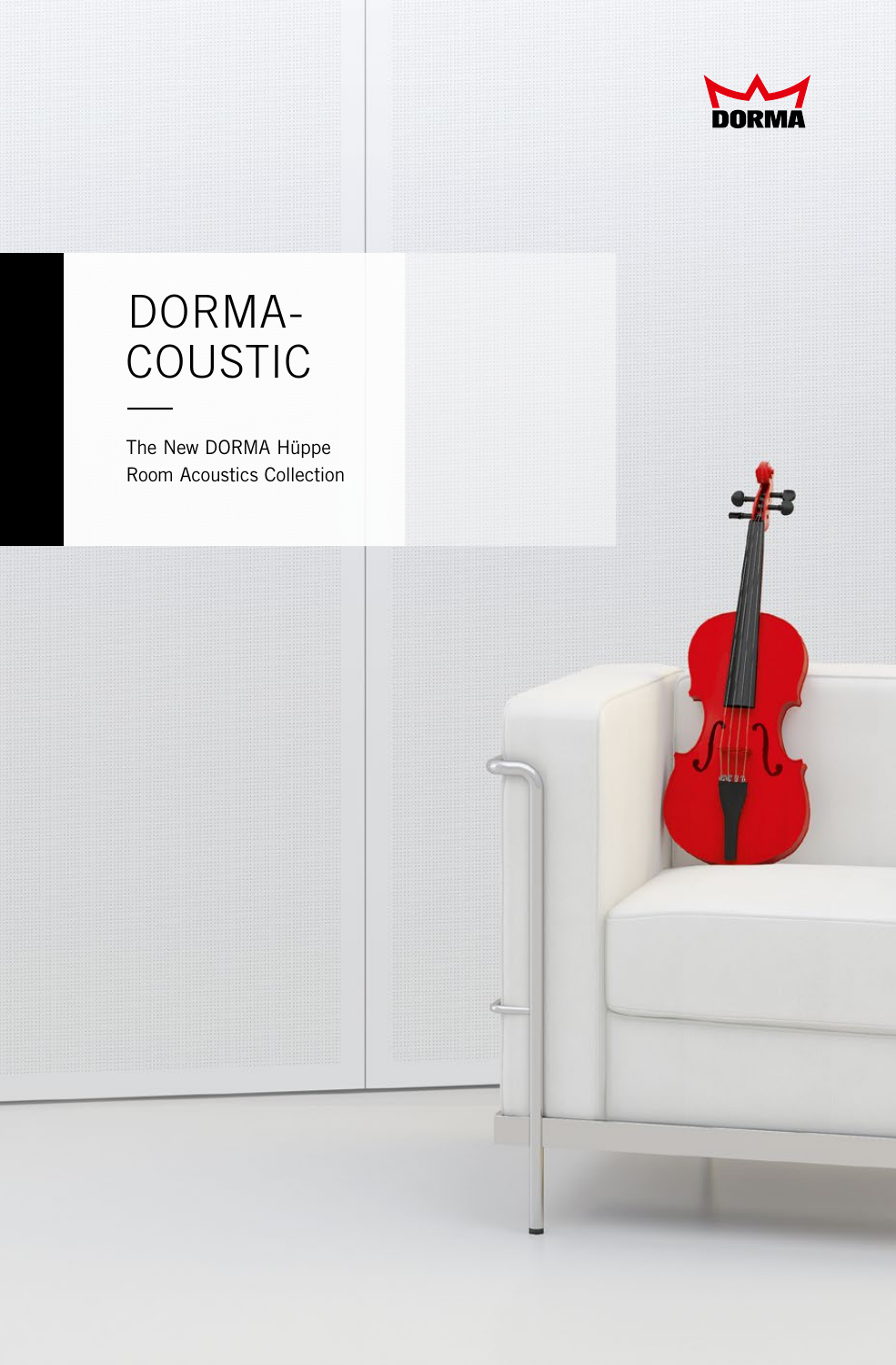# ACOUSTIC ATTENUATION – FOR THE SAKE OF YOUR SENSES

DORMAcoustic absorbs noise to create an improved in-room ambience.



### **Spatial and functional design excellence**

Flexible room partitions create areas ideal for communication. Spaces for learning, working, presenting, listening or perhaps just quiet enjoyment – they all need to offer good speech intelligibility and general audibility.

Acoustic quality is as important to people's feeling of wellbeing as the lighting and color scheme of an interior. Hard, smooth surfaces such as glass frontages and fairfaced concrete walls give rise to reflected sound with lengthy reverberation times perceived as echoey, disruptive noise.

**Functional room acoustics of elegant design**

DORMAcoustic is a range of acoustic panels developed for MOVEO and Variflex partitions from DORMA Hüppe. The elements ensure good sound absorption to promote both verbal understanding and effortless listening pleasure. With their precision perforations and attractive finishes, they also contribute to the visual ambience of an interior.



With events running in parallel, sound absorption within each spatial unit can be as important as sound insulation between the rooms.



The better people can hear and understand, or the more quietly and focused they can work, the better and more effective the results are likely to be.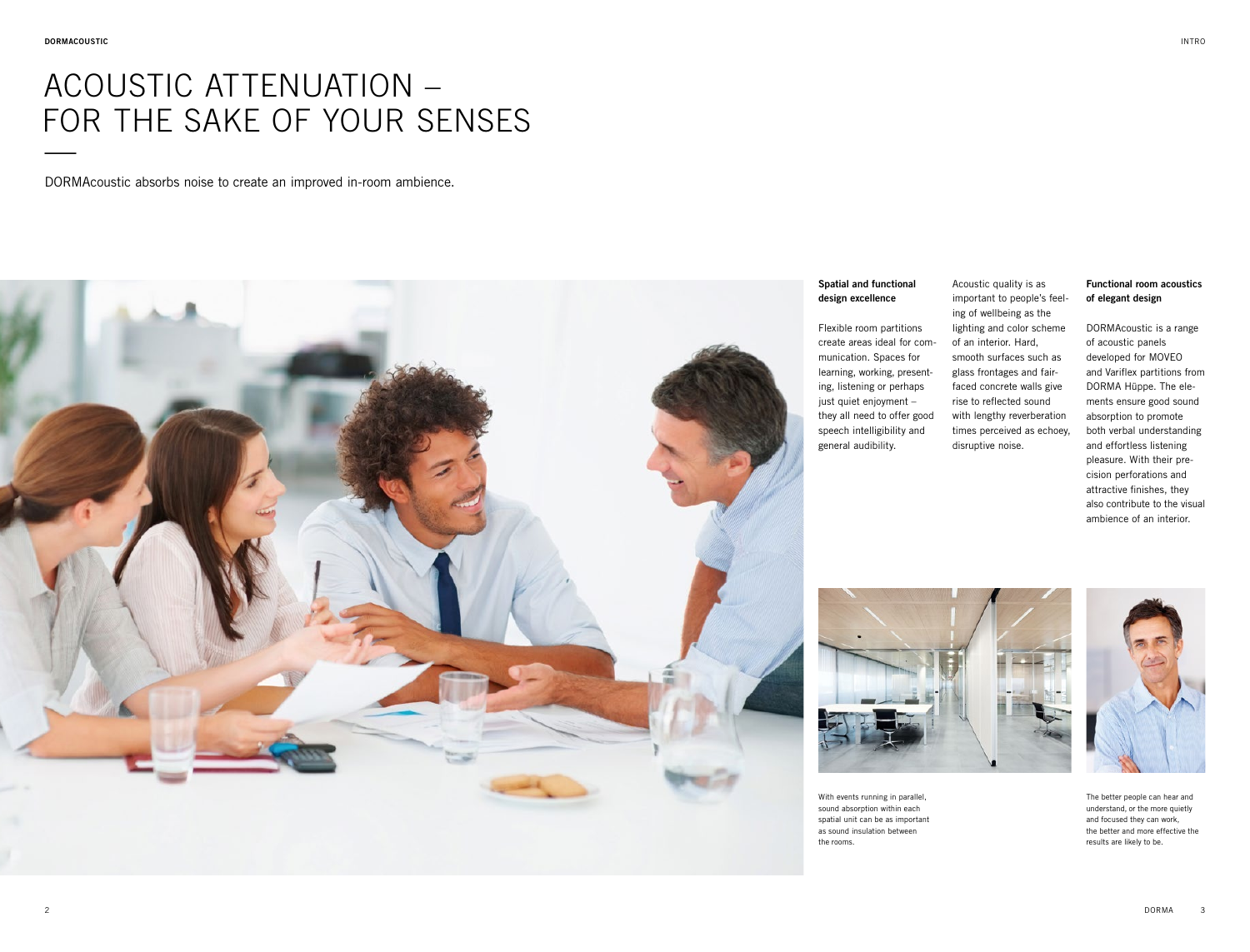## HIGH FUNCTIONAL EFFICIENCY WITH PRECISION PERFORATIONS —<br>—<br>—

For a wide range of movable wall applications.

**Two perforation patterns with outstanding absorption values**

In-room sound penetrates the perforations of the DORMAcoustic panels to be "swallowed" by the acoustic fleece and core incorporated in their structure. There are four surface finishes available, plus a choice of two different perforation patterns for differing interior design requirements. Each combination delivers outstanding performance with exceptional absorption results.

### **Technical advisory regarding absorption values**

The presence of a shape indicator means that the practical sound absorption coefficient (red curve) at one or several frequencies  $(1 \rightarrow 250$  Hz, M  $\rightarrow 500$  Hz, 1,000 Hz, H  $\rightarrow$  2,000 Hz, 4,000 Hz) lies 0.25 or more above the values of the shifted reference curve, with the onus on the user to give due consideration to the complete curve representing the sound

absorption coefficient.

#### **Pattern 1 – Microperforation 4/4/1.5**



Weighted sound absorption coefficient  $\alpha_{\text{W}} = 0.50$ Shape indicator M



Spacing: 4 mm (horizontal | vertical) Hole diameter: 1.5 mm Edge distance: 20 mm Perforation area: 11.0% | No. of holes per m<sup>2</sup>: 62,500

**Committed to healthy living conditions and to the environment**

The E1 quality was demonstrated in drilled condition according to the WKI test (Wilhelm Klauditz test under standard DIN EN 717-1:2005-1) and is way below the maximum value permissible under the Chemicals Regulation.

The microfine perforation ensures a balanced in-room acoustic performance with no visual trade-off.



#### **Pattern 2 – Perforation 8/8/3**



Weighted sound absorption coefficient  $\alpha_w = 0.45$ Shape indicator M H



Spacing: 8 mm (horizontal I vertical) Hole diameter: 3 mm Edge distance: 20 mm Perforation area: 11.0% | No. of holes per m<sup>2</sup>: 15,625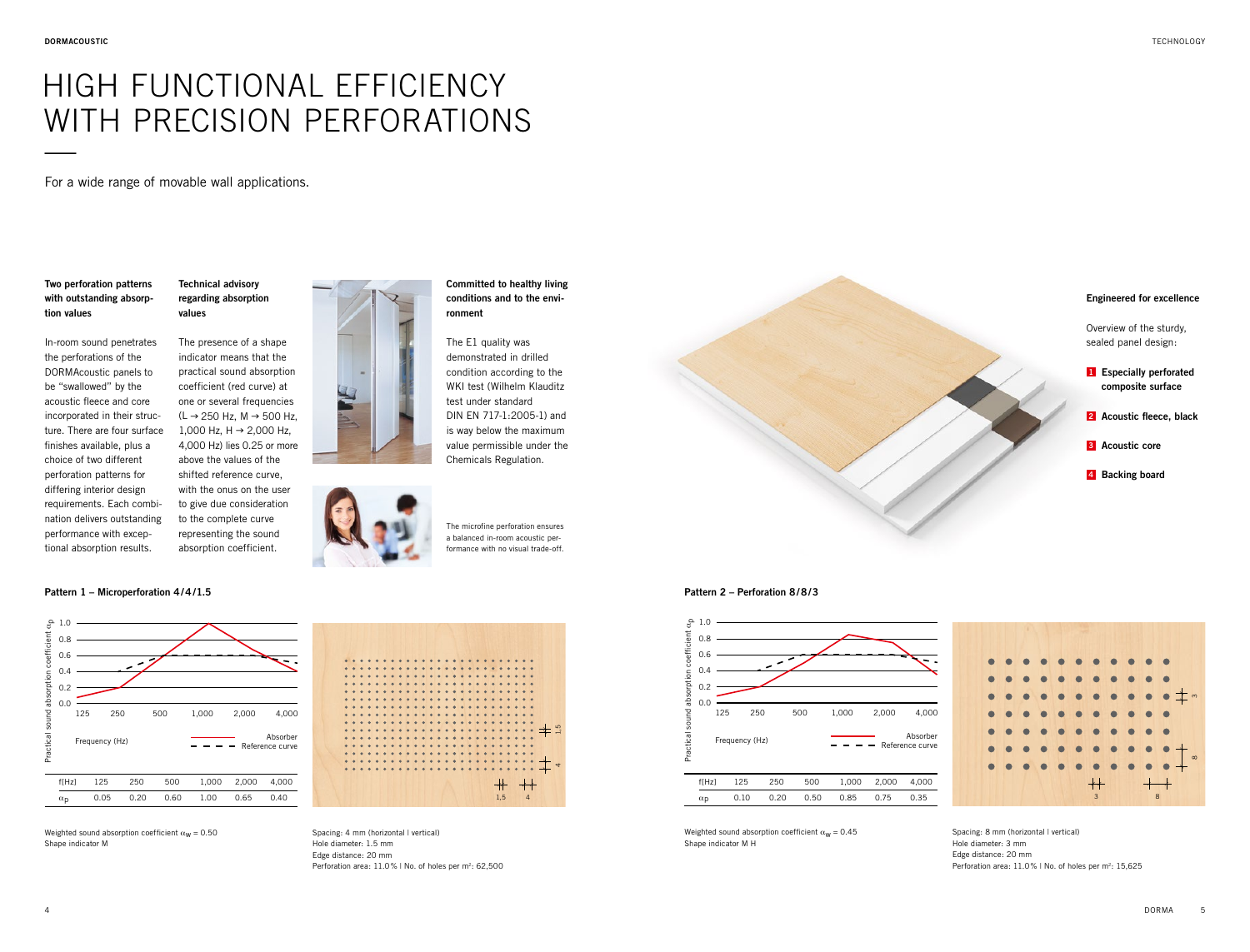# COST-EFFICIENT ROOM ACOUSTICS FOR MOVABLE WALL SYSTEMS

DORMAcoustic adds user value to the MOVEO and Variflex range.

**Flexible design options with the DORMAcoustic collection**

DORMAcoustic panels are especially tailored to the two DORMA Hüppe movable wall systems MOVEO and Variflex, enabling operable partitions to also be part of the interior acoustic planning of a build.

two different perforation types. Both variants are available with surface finishes in four in-vogue

colors, ranging from discreet white, giving the room an attractive

> to fine maple for that harmonious, natural look. DORMAcoustic can thus add to the creative scope available in composing an interior style.

The collection comprises

generosity and openness, Ħ

> DORMA Hüppe partition systems create space for events both large and small, while DORMAcoustic delivers good interior acoustics to create a pleasant in-room ambience.

**DORMAcoustic extends the MOVEO and Variflex application range**

Offering good sound insulation values, both partition systems allow concurrent events to be held without noise from one room unduly penetrating the other. DORMAcoustic complements this attenuating performance through absorption of in-room noise with reduced reverberation for an improved auditory ambience.



**Four DORMAcoustic surface finishes of in-vogue colors to choose from**



**Anthracite Graphite** RAL 7024 NCS S7005-R50B





**Fine Maple**





Flexible space utilization tailored to requirements: DORMA Hüppe movable wall systems with DORMAcoustic panels create the best possible conditions for all kinds of communication-related event.



RAL 9016 NCS S0502-G50Y